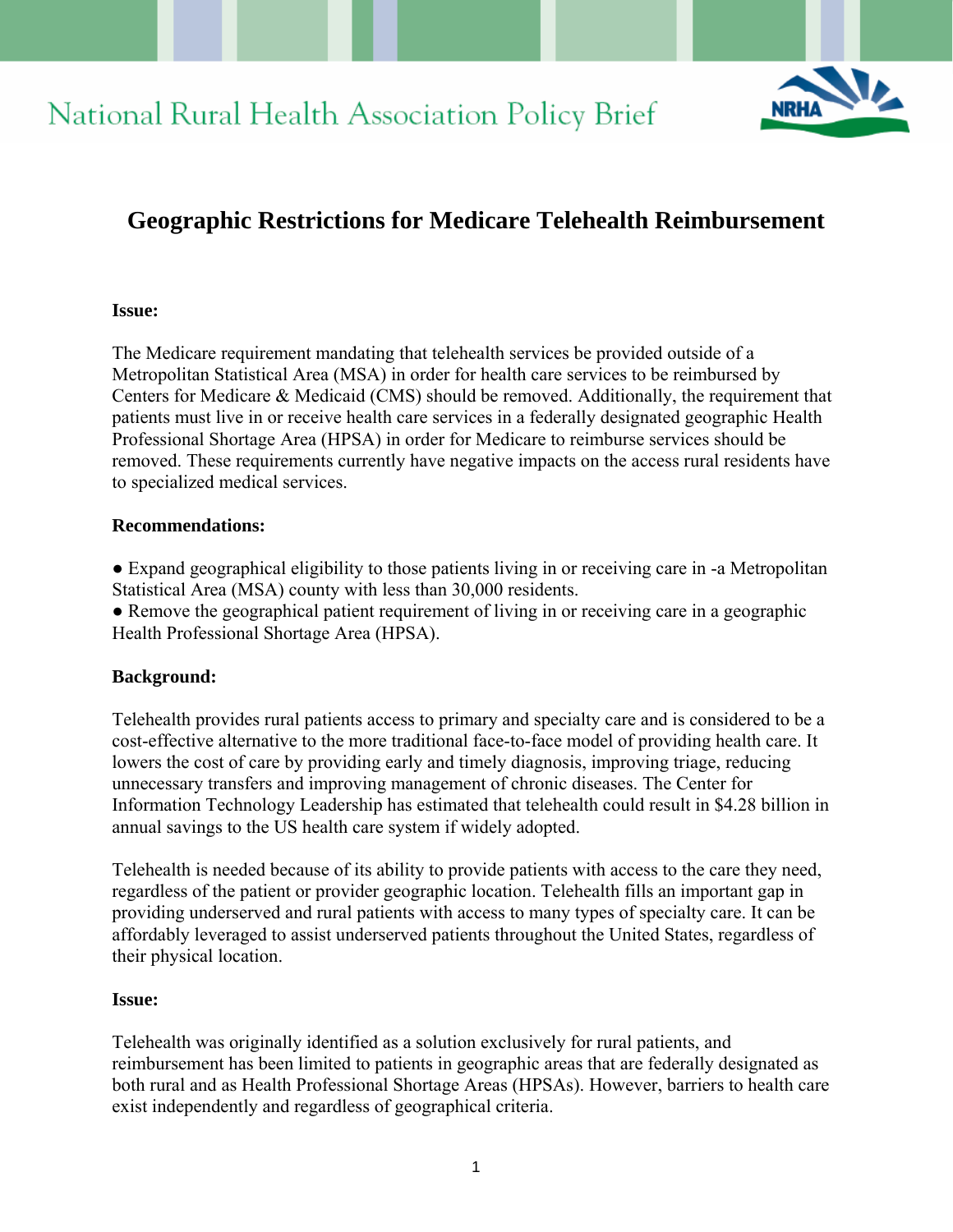The current reimbursement policy outlined by the Centers for Medicare & Medicaid Services requires the telehealth encounter meet the following criteria: the Medicare beneficiary resides in, or utilizes the telehealth system 1) in a county that is not included in an MSA and 2) in a federally designated geographic HPSA.

These limitations were included in the Medicare, Medicaid and SCHIP Benefits Improvement and Protection Act of 2000 (BIPA) to reduce the cost of telehealth to Medicare. When the bill was passed in 2000, the Congressional Budget Office estimated the telemedicine cost to Medicare to be \$150 million over five years. After six years, the true cost has been just 2.6% of what was budgeted, leveling off at approximately \$2 million per year. This \$2 million, includes both 1) the cost of the professional fees, which are equal to an in person visit and 2) the originating site fee which is currently reimbursed at a rate of \$24.10 per visit to the facility in which the patient is located. CMS has worked within its regulatory authority to expand telehealth reimbursement to additional services, which includes adding eligible codes, but not expanding geographic eligibility. Even with the expansion of eligible telehealth codes, CMS does "not anticipate that these proposed [expansions] will have a significant budgetary impact on the Medicare program."

In part, these costs have not been realized because of the limited provider capacity in the United States. Providers in the US already face overburdened schedules and patients face long wait times to see specialists. This limited physician capacity provides a cap on utilization; telehealth does not create provider capacity to care for additional patients, but rather changes the mode of care delivery to reach underserved patients. Even with unrestricted reimbursement, telehealth's cost to Medicare is limited, but its benefits to patients are not.

In short, instead of limiting cost to Medicare, these geographic barriers affectively limit access to care. Both the requirement of occurring outside an MSA and inside a HPSA neglect the realities of access barriers for beneficiaries.

For example, an MSA contains a core urban area of 50,000 people or more and includes the counties containing the core urban area, as well as any adjacent counties that have a high degree of social and economic integration. There are two key problems with limiting eligibility to MSAs. The first is that the definition of MSA by county line may result in rural communities more than an hour outside of the city limits being defined as metropolitan. Additionally, there may be many instances where patients living within an MSA lack access to specialists because their sub-specialty is not available locally or the local specialist does not have capacity to take new patients. In many areas of the country there are not enough health care professionals to provide timely access to certain types of specialty care. Telehealth allows patients in need of services to reach providers with capacity and should not be restricted based on rurality.

HPSAs are designated by the Health Resources and Services Administration as having shortages of primary medical care providers in a specific geographic region. HPSAs serve an important role in identifying communities and populations that are underserved by primary care, dental care, and mental health care. However, the HPSA designation is not an appropriate requirement for telehealth reimbursement because access to specialty physicians is not included in the formula. Because of the HPSA eligibility requirement, residents who have access to primary